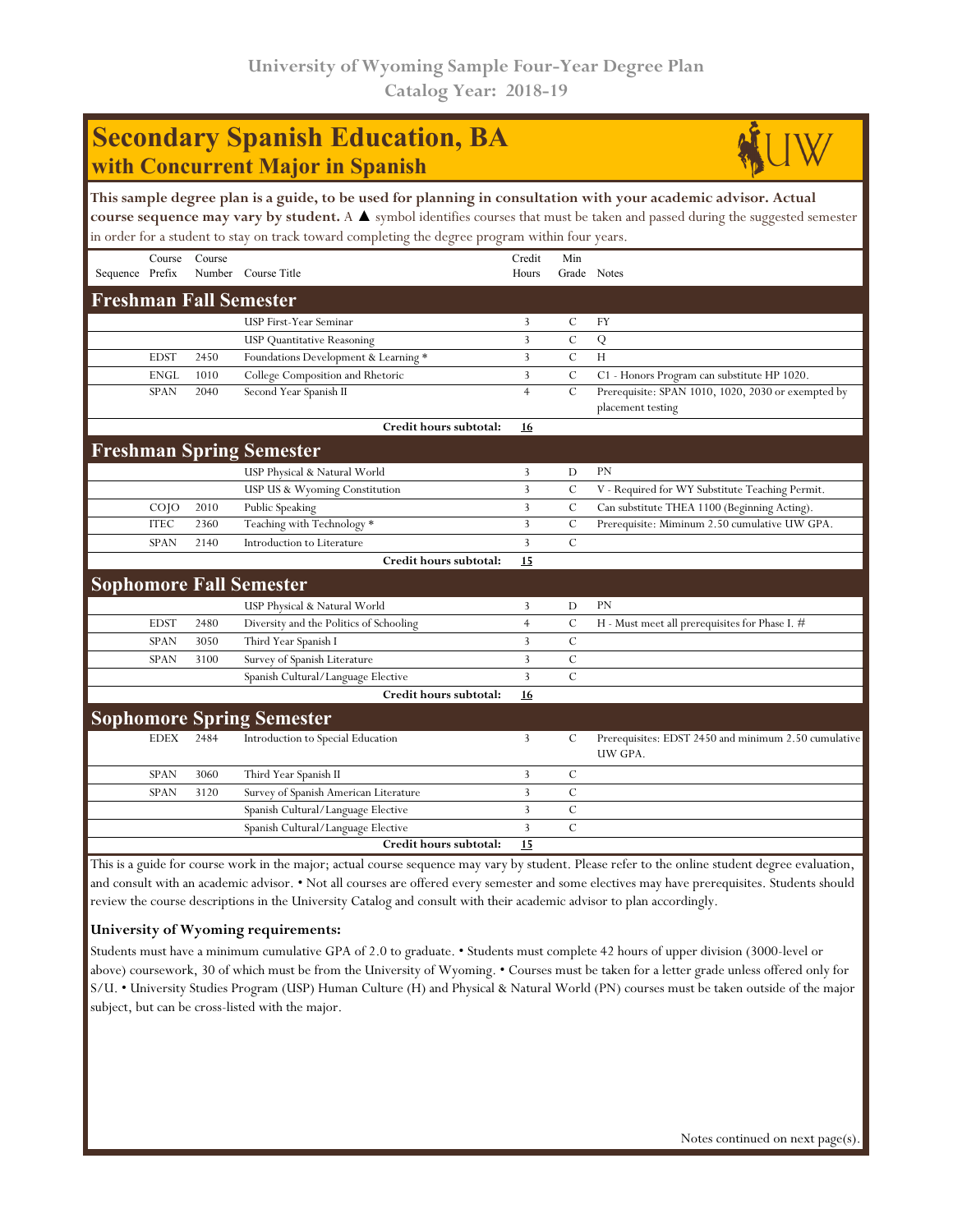| <b>Secondary Spanish Education, BA</b><br>with Concurrent Major in Spanish |             |                             |                                                              |                 |               |                                                                                       |  |  |  |  |
|----------------------------------------------------------------------------|-------------|-----------------------------|--------------------------------------------------------------|-----------------|---------------|---------------------------------------------------------------------------------------|--|--|--|--|
| Sequence Prefix                                                            | Course      | Course                      | Number Course Title                                          | Credit<br>Hours | Min           | Grade Notes                                                                           |  |  |  |  |
| <b>Junior Fall Semester</b>                                                |             |                             |                                                              |                 |               |                                                                                       |  |  |  |  |
|                                                                            | <b>EDCI</b> | 4350                        | Introduction to Second Language Acquisition                  | 3               | $\mathcal{C}$ |                                                                                       |  |  |  |  |
|                                                                            | <b>EDCI</b> | 4761                        | Linguistics, Sociolinguistics, & Social Literacies for Teacl | 3               | $\mathcal{C}$ | Or EDCI 4762 (Essential Sociolinguistics for ESL)                                     |  |  |  |  |
|                                                                            | <b>SPAN</b> | 3080                        | Spanish Language in the USA                                  | 3               | $\mathcal{C}$ | Can substitute SPAN 4070 (Fourth Year Spanish I).                                     |  |  |  |  |
|                                                                            |             |                             | <b>Upper Division Spanish Elective</b>                       | 3               | $\mathcal{C}$ |                                                                                       |  |  |  |  |
|                                                                            |             |                             | Elective (if necessary)                                      | 3               | $\mathcal{C}$ | Toward 120 (min.) credits required for graduation.                                    |  |  |  |  |
|                                                                            |             |                             | Credit hours subtotal:                                       | 15              |               |                                                                                       |  |  |  |  |
|                                                                            |             |                             | <b>Junior Spring Semester</b>                                |                 |               |                                                                                       |  |  |  |  |
|                                                                            | <b>EDST</b> | 3000                        | Teacher as Practitioner                                      | 6               | C             | C2 - Admission to Phase II required. #                                                |  |  |  |  |
|                                                                            | <b>SPAN</b> | 4080                        | Fourth Year Spanish II                                       | $\overline{3}$  | $\mathcal{C}$ |                                                                                       |  |  |  |  |
|                                                                            | <b>SPAN</b> | 3300                        | Introduction to Hispanic Linguistics                         | 3               | $\mathcal{C}$ | Can substitute SPAN 4090 (Spanish Phonetics & History                                 |  |  |  |  |
|                                                                            |             |                             |                                                              |                 |               | of the Language).                                                                     |  |  |  |  |
|                                                                            |             |                             | Spanish Cultural/Language Elective                           | 3               | $\mathcal{C}$ |                                                                                       |  |  |  |  |
|                                                                            |             |                             | Credit hours subtotal:                                       | 15              |               |                                                                                       |  |  |  |  |
|                                                                            |             | <b>Senior Fall Semester</b> |                                                              |                 |               |                                                                                       |  |  |  |  |
|                                                                            | <b>EDCI</b> | 4450                        | Issues in Multicultural Education                            | 3               | $\mathcal{C}$ |                                                                                       |  |  |  |  |
| ▲                                                                          | <b>EDSE</b> | 3276                        | Methods I: Secondary Modern Language Education               | $\overline{3}$  | $\mathcal{C}$ | Offered fall semester only. Admission to Phase IIIa<br>required.                      |  |  |  |  |
| ▲                                                                          | <b>EDSE</b> | 4276                        | Methods II: Secondary Modern Language Education              | $\overline{4}$  | $\mathcal{C}$ | C3 - Offered fall semester only. Admission to Phase IIIa<br>required.                 |  |  |  |  |
|                                                                            | <b>EDST</b> | 3550                        | <b>Educational Assessment</b>                                | $\overline{2}$  | $\mathcal{C}$ | Prerequisite: EDST 2480 and miminum 2.75 cumulative<br>UW GPA.                        |  |  |  |  |
|                                                                            |             |                             | <b>Upper Division Spanish Elective</b>                       | 3               | $\mathcal{C}$ |                                                                                       |  |  |  |  |
|                                                                            |             |                             | Credit hours subtotal:                                       | 15              |               |                                                                                       |  |  |  |  |
| <b>Senior Spring Semester</b>                                              |             |                             |                                                              |                 |               |                                                                                       |  |  |  |  |
|                                                                            | <b>EDEL</b> | 4500                        | Residency in Teaching                                        | 15              | S             | Offered spring semester only. Admission to Phase IIIb of<br>the program required. $#$ |  |  |  |  |
|                                                                            |             |                             | Credit hours subtotal:                                       | <u>15</u>       |               |                                                                                       |  |  |  |  |
|                                                                            |             |                             | <b>TOTAL CREDIT HOURS</b>                                    | 122             |               |                                                                                       |  |  |  |  |
|                                                                            |             |                             |                                                              |                 |               |                                                                                       |  |  |  |  |

#### **College of Education requirements:**

The College of Education maintains rigorous admission standards to ensure the quality of preparation for future educators. This plan assumes students are able to start taking 1000-level courses the first semester of college. All professional education courses and all major content courses must be completed with a grade of C or higher. A minimum 2.50 gpa is required in major content. Current UW students wishing to change their major, students seeking re-admission to UW, or those transferring to UW from another institution can learn more about the specific admission requirements for these groups at: http://www.uwyo.edu/ste/teacher-preparation-and-advising-

office/admission%20requirements.html. All students must undergo and pass an initial criminal background check prior to full admission to the College of Education. Any costs associated with the background check are the responsibility of the student. A second background check is included as part of the state application process for the Wyoming Substitute Teaching Permit, which is required for admission to Phase II of UW's teacher education program. Criminal background checks are a standard for the profession.

# Bachelors degrees in the College of Education operate in a series of phases: Phase I, Phase II, Phase IIIa, and Phase IIIb. Continuation in the program in any content area is dependent upon the successful completion of prerequisites for each phase. A minimum 2.75 cumulative UW gpa is required for Phase II, and Phases IIIa/IIIb of the program, and to meet College of Education graduation requirements. Specific information about these requirements can be found on the program sheets for each content area that are located at: http://www.uwyo.edu/ste/teacher-preparation-and-advising-office/majors-and-program-sheets/.

**Concurrent Majors:** All Secondary Education degree programs in the College of Education include a concurrent major in the student's content area.

Notes continued on next page(s).